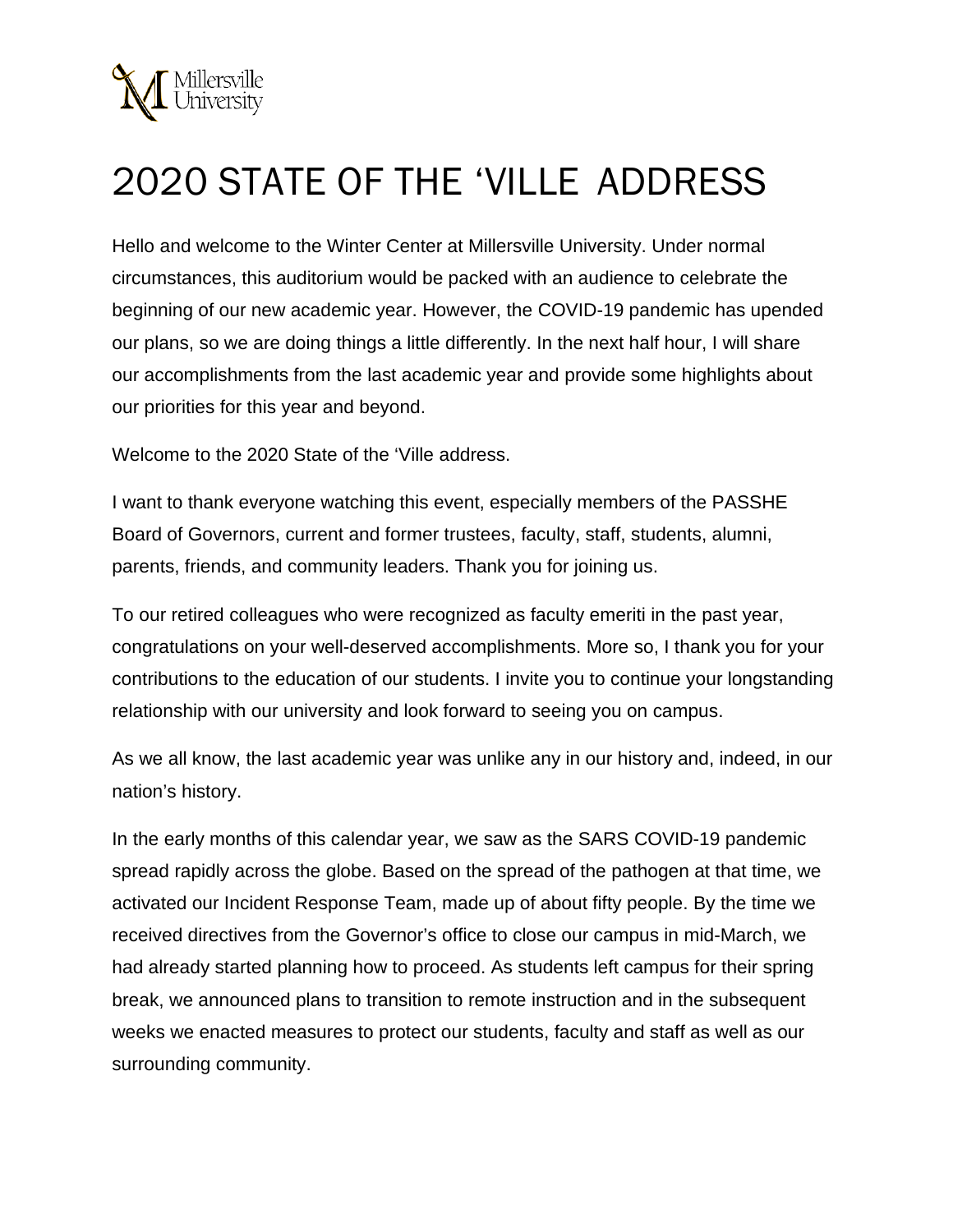Over a two-week period, our faculty members and IT staff worked diligently to transition approximately 730 courses from face-to-face to remote instruction. Our students, who had to stay at home after the Spring break, adapted to this new instructional modality to the best of their abilities.

As a result of these changes, we reduce student charges and issued housing and dining refunds of nearly eight million dollars.

To help minimize the financial impact of the pandemic, we received CARES Act funding of \$2.8 million dollars for direct distribution to students. Subsequently, we received the same amount to cover some of our pandemic-related expenditures.

Our staff stepped up to ensure the smooth operations and business continuity of our university. Our faculty members participated in training sessions to enhance their remote instruction skills. Together, all our employees responded to the challenges that were posed by the pandemic. I am deeply grateful for their efforts and proud of the way in which our community handled this crisis.

A big thank you to our staff, especially those listed here, the Facilities Department, Housing and Residential Programs, Student Financial Services, and Information Technology for their work.

Our faculty deserve a special thank you. Based on my first-hand knowledge through our conversations, I am impressed by how you have spent each and every day since the start of the pandemic developing new and better ways to serve our students. You have risen to the challenge of transitioning to new modes of instruction and demonstrated the greatness we can achieve when we focus collaboratively on serving our students.

The next few months will present challenges, but I am confident that we will rise to the occasion. This confidence comes from what you did last semester and the groundwork that you laid this summer in preparation for the new academic year. Your cooperative sprit and resilient approach to your responsibilities are laudable.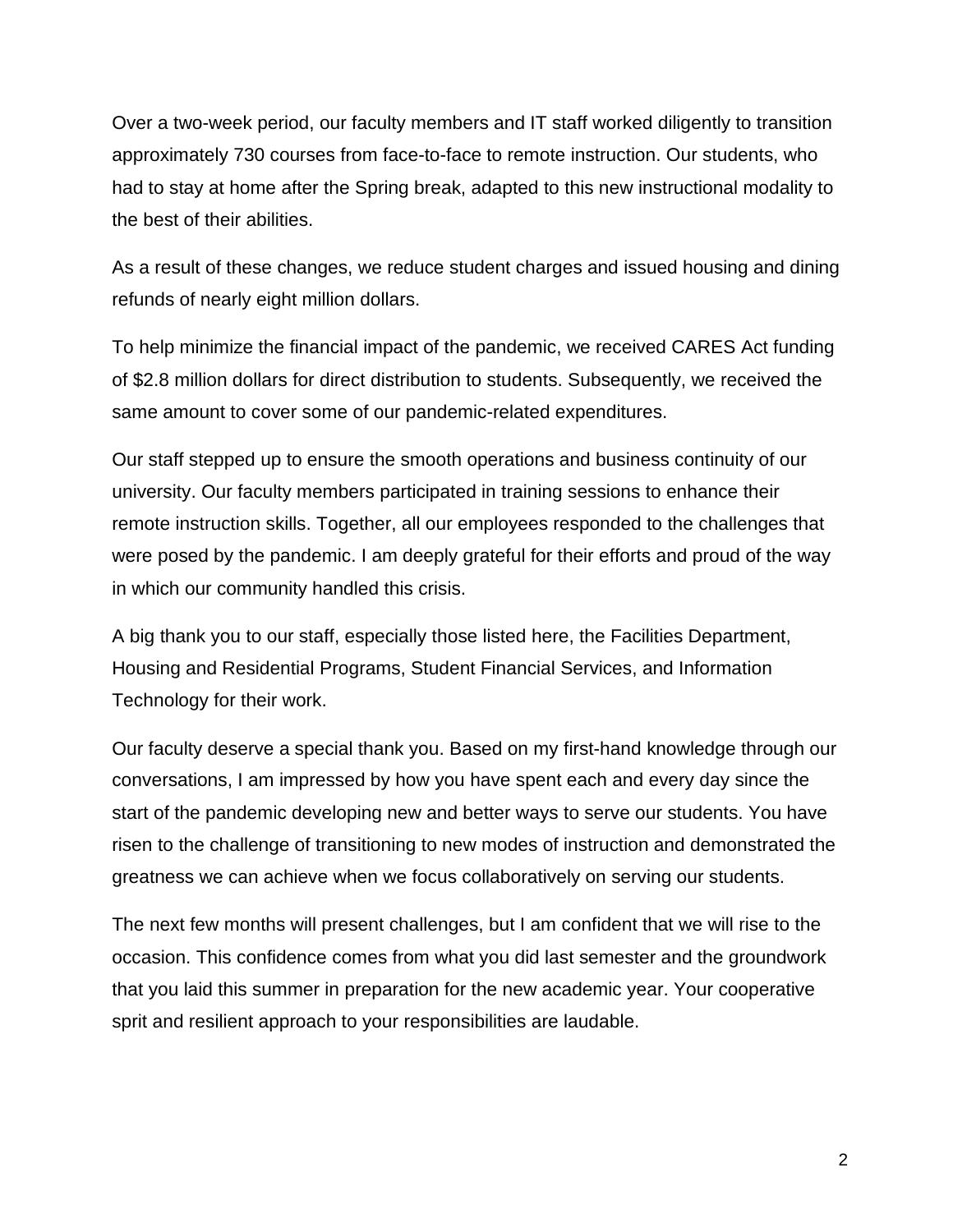I am excited to start the new year. I have already had the opportunity to welcome our new students and new faculty members. In addition, I extend a Marauder welcome to all our new staff, especially two academic administrators, Dr. Rachel Finley-Bowman, Associate Provost and Dean of Student Success and Dr. Marc Tomljanovich, Dean for the Lombardo College of Business.

During last year's State of the 'Ville address, I introduced several major planning efforts. This is a good time to give an update on these efforts.

First, the Institutional Accreditation Steering Committee, led by the late Dr. Lisa Shibley, Dr. Laurie Hanich, and Dr. James Delle, completed the Reaffirmation of Accreditation Self-Study. After submitting this report to the Middle States Commission on Higher Education, we were scheduled to have a comprehensive site visit at the end of March. However, the visit was postponed due to the pandemic. But I am glad to share that the site visit will occur next month, from September 13 through 16.

Secondly, from August of last year through April of this year, an 85-member All University Council developed a five-year strategic plan. We used an inclusive and collaborative process that involved five teams working in sequential phases. After a review by the Strategic Advisory Council and my Cabinet, the plan was endorsed by our Council of Trustees at their June meeting.

I am grateful to all the people who collaborated to produce the plan and look forward to its implementation. This plan, named "Tradition and Transformation" will serve as our blueprint for the next five years to move our institution to higher heights.

Thirdly, as we are all aware, in order to deliver the top-notch academic programs developed by our faculty members, our students deserve the right kind of learning spaces. That is why we carried out a Campus Facilities Master Plan. This plan generated a long-term vision for our campus and provides a roadmap for future capital improvements, that will connect and beautify our campus while providing best-in-class instructional and co-curricular spaces for our students.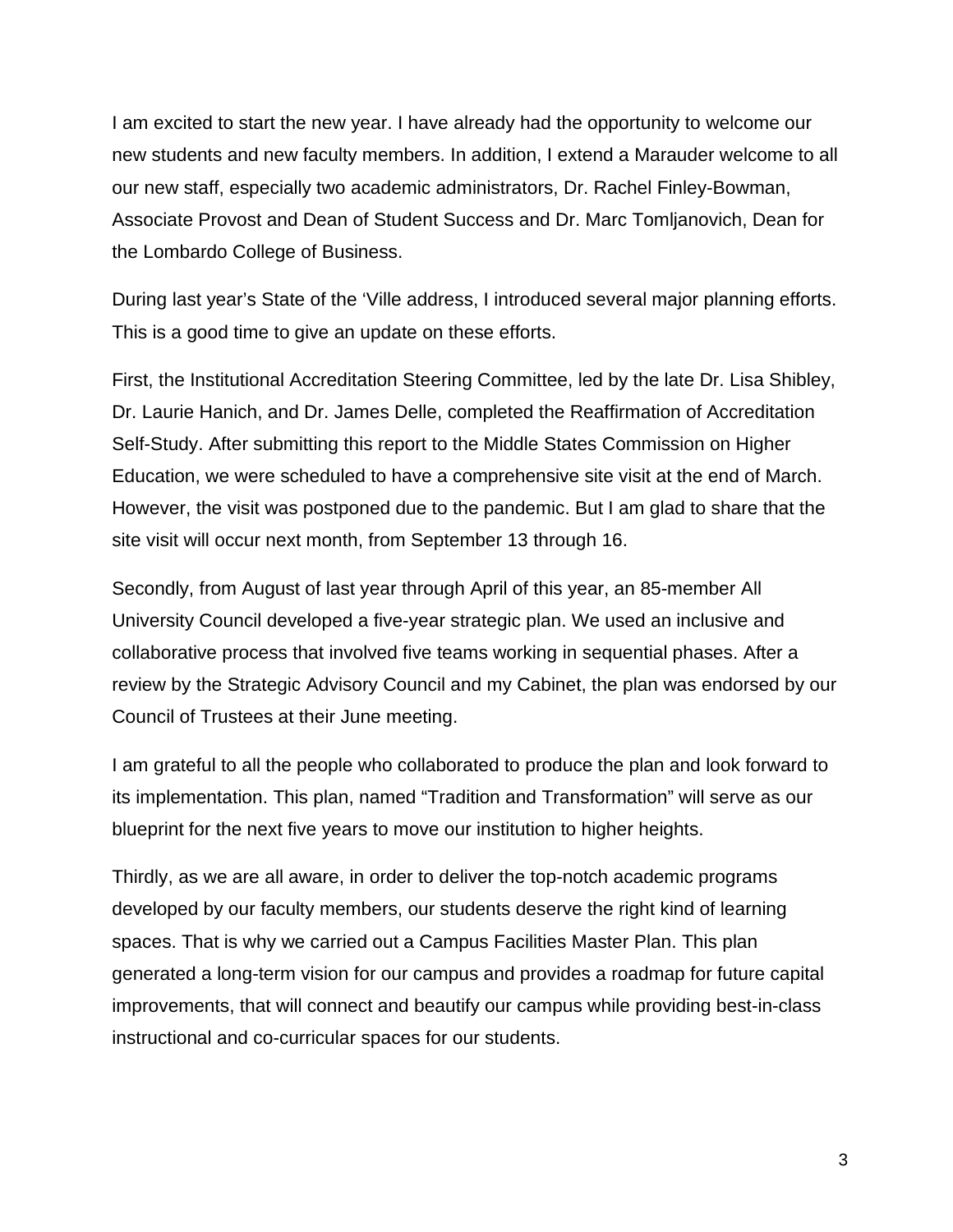This Facilities Master Plan is one of several plans that were incorporated into the integrated planning approach we used to develop our new Strategic Plan.

In addition, we implemented several initiatives to support enrollment, affordability and engagement.

To support persistence and help shorten time to graduation, we launched the 30-to-Graduate initiative. This initiative raised awareness of the importance of taking 30 credits per year to stay on track to graduate in four years. Despite the pandemic, we graduated over 1,300 students but had to postpone our commencement to next spring.

We also opened our Student Success Center in Lyle Hall. This center is made up of the Registrar's Office, Student Financial Services, Learning Services and Tutoring, International Programs and Services, and the College of Education and Human Services Advisement Support Center. The center is also the new home for the Center for Academic Excellence and our Instructional Design team, which will have spaces to create a synergistic faculty training center this fall.

Affordability remains one of our top priorities.

As the pandemic unfolded last spring, we recognized the immediate need to cut cost for our students. As a result, we reduced spring 2020 campus fees by nearly 50%.

We also established the EPPIIC Student Compassion Fund, which raised over \$40,000 from employees, alumni and friends to support students in need of emergency assistance caused by the pandemic.

To ensure that we keep the cost of attendance within reach for our students and their families, last month we reduced the General Fee for this fall semester by 27%. With this reduction, our university has decreased the cost of attendance for our students for two years in a row, which is unprecedented in higher education, especially under the current financial climate. That is the Marauder way. It is another demonstration of our commitment to provide our exceptional education at an affordable cost, which incidentally is our vision statement in our new strategic plan.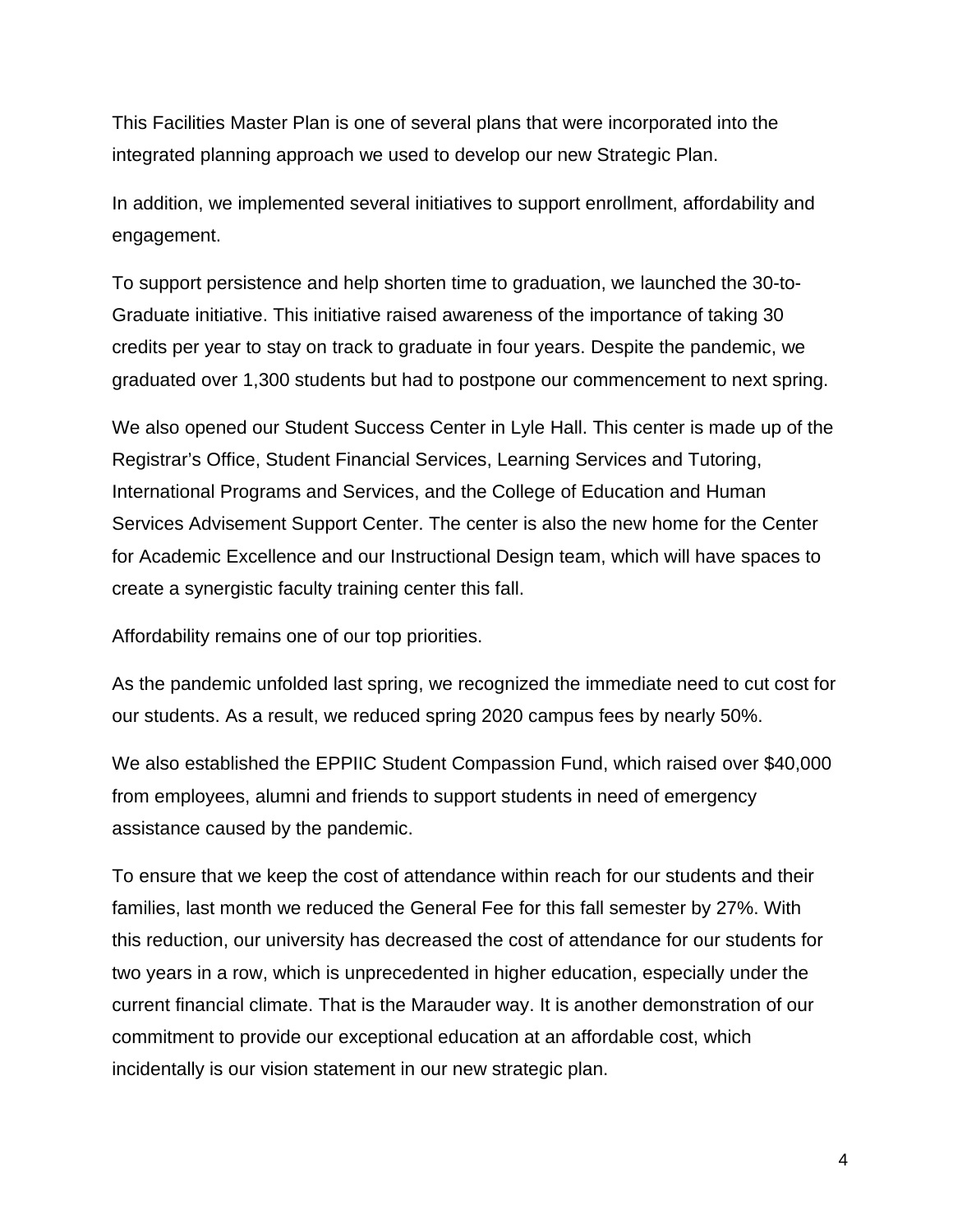Our donor community continue to support our university. Last year, the Imagine the Possible campaign continued its upward trajectory with the support of our generous donors. Allow me to share a few highlights of the third year of the campaign.

Last December, we received the single largest gift in the 165-year history of our university. This gift came in the form of a \$3.5 million dollar check toward nursing scholarships from Ms. Liselotte Wehrheim, class of 1974. She was an adult student, who attended Millersville University as a non-traditional student. The legacy that she has left will benefit future generations of students who choose nursing as a career.

My dear friends, Sam and Dena Lombardo, are setting new standards of generosity toward our university. Last spring we announced their astounding gift of \$3 million. This kind of generosity doesn't occur by accident. The Lombardos gift will forever provide opportunities for students who will otherwise not be able to attend our university.

Still on fundraising, we exceeded expectations during our One-Day-Give event. In the seventh year of this much-anticipated event, we surpassed last year's numbers, both in total dollars raised and in total number of donors. Over 1,150 donors gave or pledged nearly \$292,000 in just 24 hours.

On the behalf of our university, I want to thank all the people who participated in this remarkable community event. In particular I would like to recognize the over 150 student athletes who made gifts this year. This was a clear demonstration that generosity exists throughout our institution. I look forward to reaching new heights during next spring's One-Day-Give event

Through the deep generosity of our donors, we ended the third year of the Imagine the Possible campaign with a total of about \$52.8 million, which exceeded our goal of \$32 million by 65%. Once again, thank you for your support.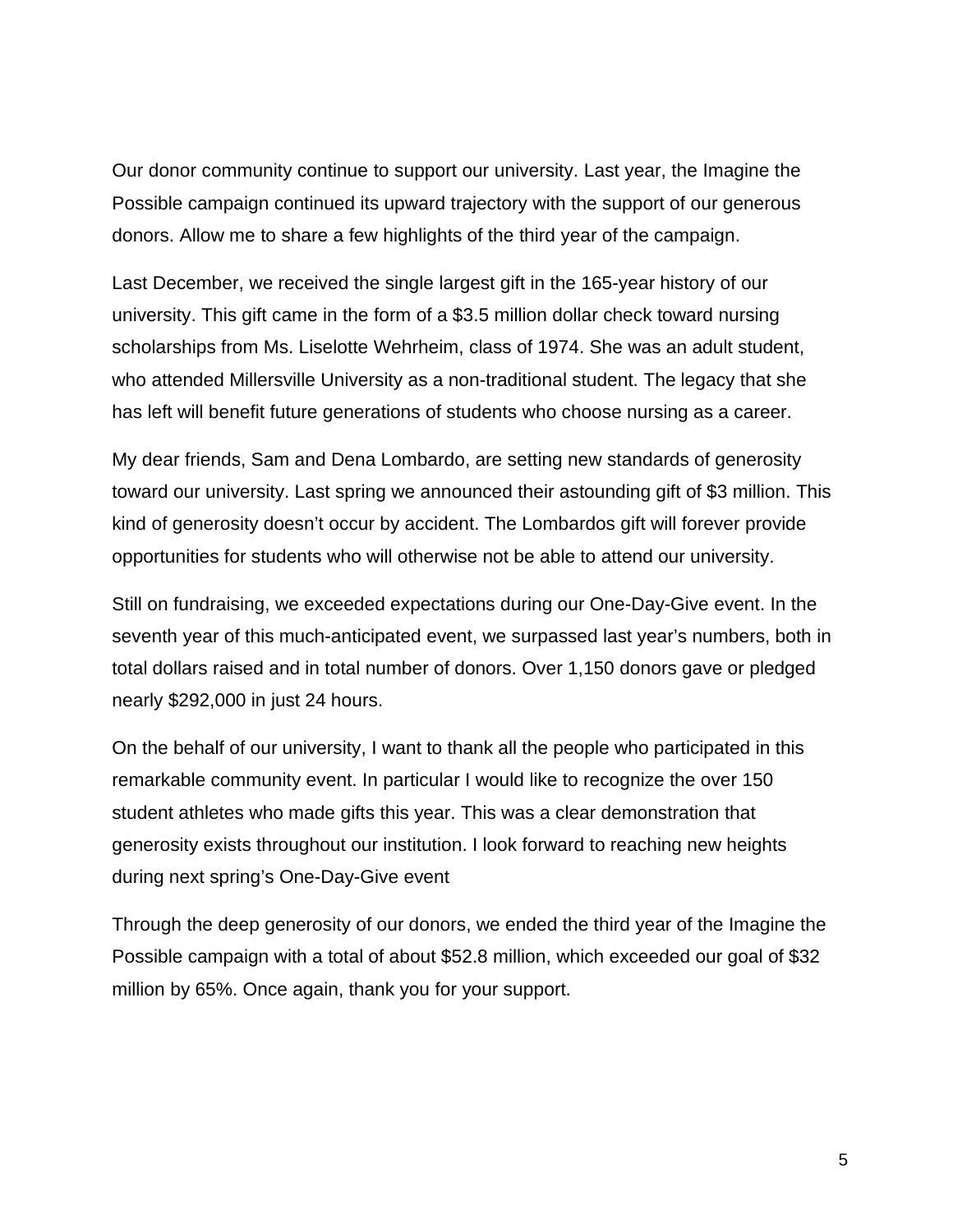Last year, we made progress in developing new partnerships to benefit our students. For example, our Student Access and Support Services program was awarded \$345,000 for the GEAR-Up grant. This program empowers local partnerships between K through12 schools and institutions of higher education to better prepare and support students from low-performing school districts.

Also, we designed a new academic program in collaboration with Lancaster General Hospital to support their employees and other professionals in the growing field of population health.

As the saying goes, the only place that rewards appear before work is in the dictionary. At Millersville University, our ethos is to work hard and allow the rewards to follow. Congratulations to all our faculty who received grants and awards. Their efforts bring recognition to our university and strengthen our institution.

Faculty members such as Drs. Karen Rice, Thomas Bell, John Wallace, Mark Snyder, Tim Mahoney, Leonora Foels, Barry Atticks, Kirsten Bookmiller, Stacey Irwin, and many more have helped elevate our profile regionally and beyond.

Our university was also recognized for some of our exemplary initiatives and services.

We were re-approved for the prestigious Carnegie Community Engagement Classification for another five years. This designation is the highest standard of recognition for community engagement efforts at institutions of higher education.

Our Police Department continues to gain national recognition. They developed a Community Policing Specialist position, the first in PASSHE and among the first in the nation. According to YourLocalSecurity.com, this award recognizes the training and qualitative differences between community policing and traditional police patrol officer duties. Forward-looking actions like these make us one of the nation's safest schools and the safest campus in Pennsylvania.

In October, the American Association of State Colleges and Universities awarded Millersville University the "Excellence and Innovation in Sustainability and Sustainable Development" award. This award not only recognized the Lombardo Welcome Center's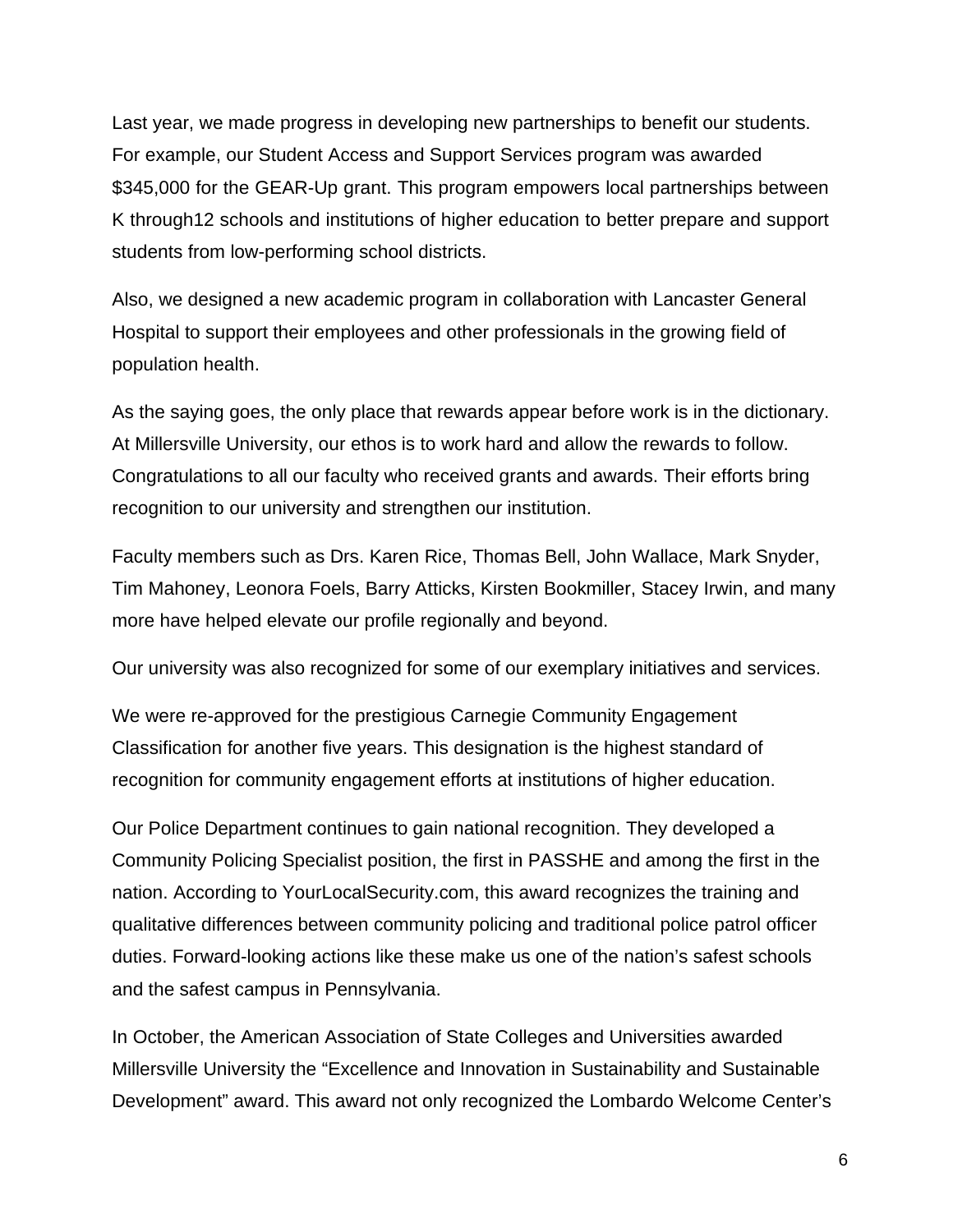exceptional zero energy performance, but also our efforts to incorporate sustainability into the curriculum.

Last December, Millersville established a Chartered Circle of the National Leadership Honor Society, Omicron Delta Kappa (ODK). Our university is the second institution in PASSHE to have an ODK Circle. Establishment of this circle on our campus is a reflection of our efforts to provide excellent educational experiences for our students because only 15% of all four-year universities nationwide have an ODK Circle.

A major focus now and in the years ahead is to align our curriculum with regional workforce needs. Last year, we added seven new undergraduate academic programs to our curriculum.

We also added a new graduate program, Educational Specialist in School Psychology, as well as four new minors, five certificate programs, four undergraduate program concentrations and two graduate program concentrations.

These programs were developed in partnership with local industries. Hence, they align with regional and national workforce needs and will help us respond to the growing economic challenges presented by the COVID-19 pandemic.

A special highlight for our university this past year, was to establish the Lombardo College of Business. This is the first college to be named in our 165-year history. Through the generosity of of Sam and Dena Lombardo, we have established this college, which has already graduated 93 students and is positioned to impact the local, regional and national business landscape.

We also continued to excel on the stage, on the court and on the field.

In the fine arts, we welcomed world-renowned Grammy-award winners, Chanticleer, enjoyed performances that celebrated the life of Dr. Martin Luther King Jr., and entered the microworld of *Genetic Moo*.

Our athletic department fulfilled its vision of providing a championship experience that develops leaders who will change the world. We had many successes in the fall. And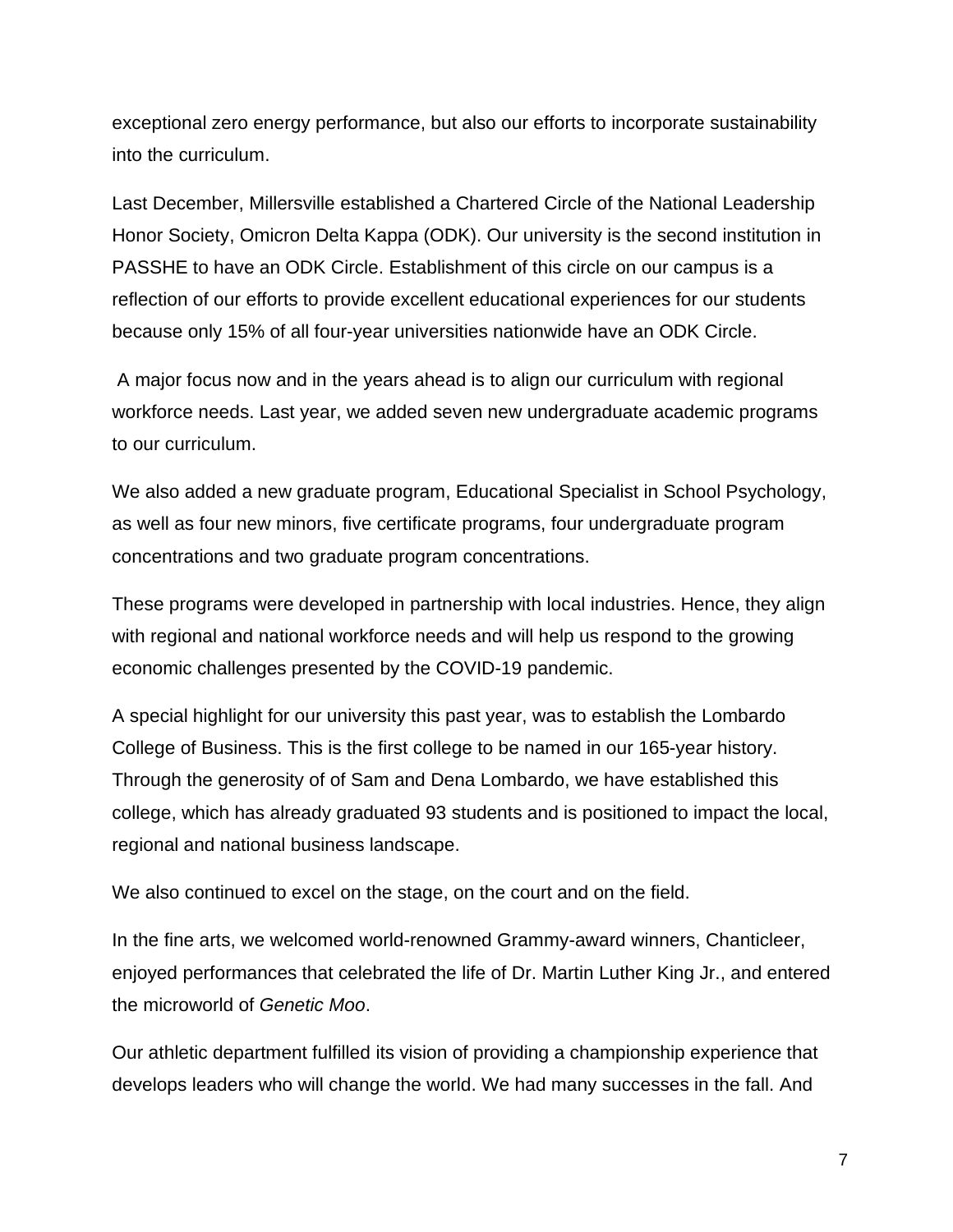while our spring competitions were cut short by COVID-19, our student arthletes performed well in the classroom. 169 student-athletes achieved a GPA of 3.0 or higher.

One of the key characteristics of an institution that focuses on the liberal arts is mentorship for students. As an institution that is committed to preparing our students for successful careers, we made progress last year in providing mentorship opportunities. We established the Mentorship Office and implemented an online career mentoring initiative which engaged over 70 alumni, who supported and coached over 200 juniors.

Our alumni are so important to the success of this university. This past year, through the work of the Advancement Division, we engaged over 2,000 new alumni through communications, events, volunteer opportunities, and philanthropic programs.

We even started a new virtual alumni book club with over 100 members in June.

All alumni start as students. The community we share begins with establishing and maintaining a sense of tradition among our students and here are examples of programs that we implemented in this area this past year.

I have shared quite a bit about what we accomplished this past academic year, now let me tell you what we are going to do in the year ahead.

Last year, I talked about turning a vision into a reality, beginning with developing a strategic plan. With a fresh copy of our new Strategic Plan in our hands, we are ready to execute our vision.

Also, we must be mindful and aware that the world in which we lived when I spoke with you last year is not the world in which we live today.

The pandemic and its resulting economic impacts have revealed social injustices in our society. As an institution, we must lead the community by taking action to address such longstanding injustices in productive, inclusive approaches.

In light of these challenges, it can, at times, be hard to be optimistic.

But I am optimistic, and I am confident.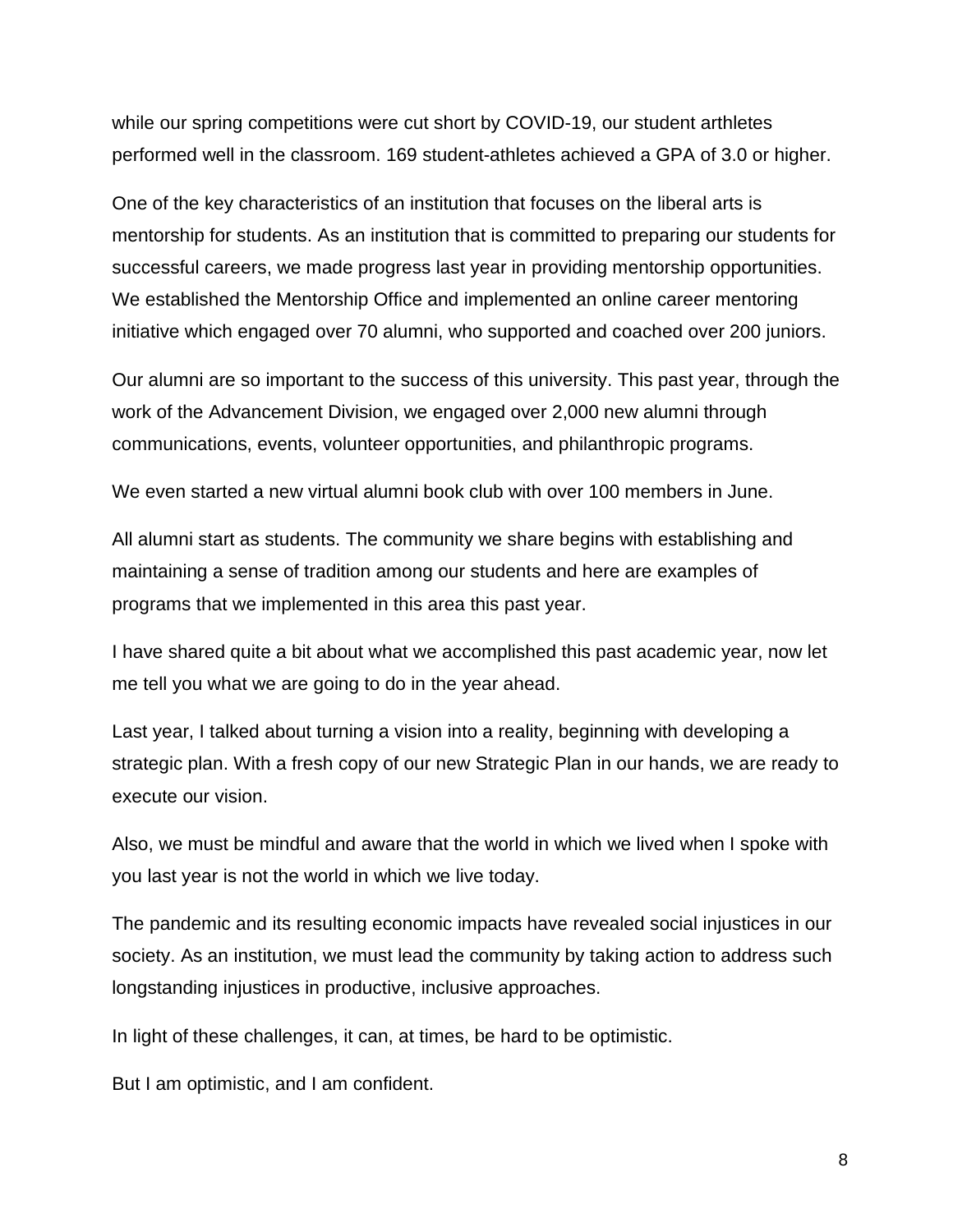I am optimistic because of our people.

I am confident in the strength, determination and resilience of our faculty and staff.

I have seen reasons to be optimistic in the eyes of prospective students as they tour our campus.

I have heard reasons to be confident in the voices of our students as they express joy while facing adversity.

Within those reasons lie the ability to turn a crisis into an opportunity. We will create opportunity for our university, but more importantly, for our students.

We will create opportunities that **Ensure Access, Affordability and Completion**. Beginning with establishing the Office of Community Engagement, Government and Economic Development and completing the accreditation process.

This office will more closely align our academic and professional programs with regional labor needs in order to strengthen the pathway between our academic programs and regional job opportunities.

## We will create opportunities that **Transform Student Experiences and Foster Innovation**.

For example, we will invest in the technologies that support remote instruction and develop a culture of innovation. We will develop policies and practices that address innovation throughout our university to deliver exceptional experiences for our community and South Central Pennsylvania.

We will create opportunities that **Invest Strategically in People and Place**.

For example, we will expand the career mentoring program and implement a first-year student mentoring initiative using undergraduate peer mentors.

And we will create opportunities by **Communicating Our Value**.